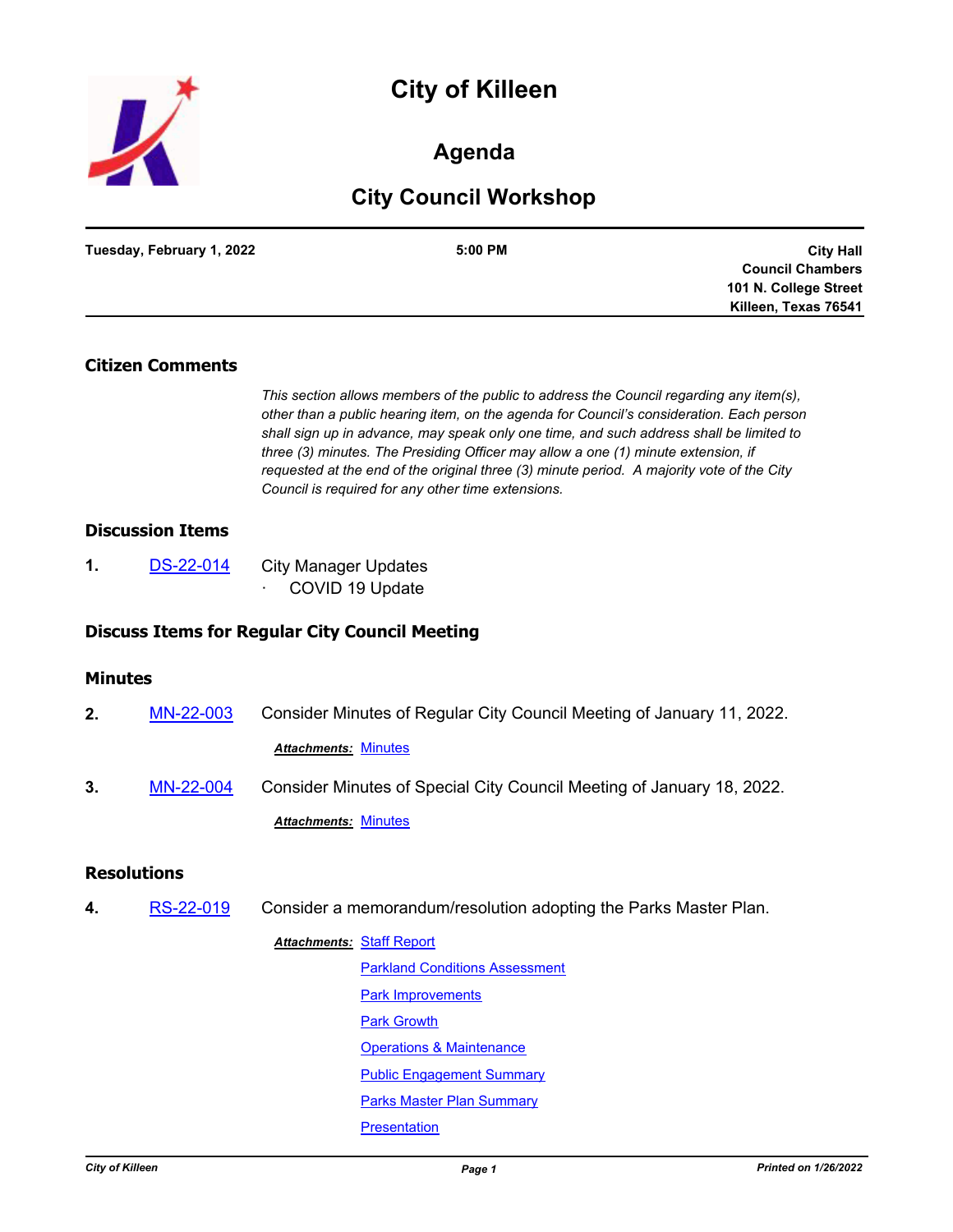**5.** [RS-22-020](http://killeen.legistar.com/gateway.aspx?m=l&id=/matter.aspx?key=5937) Consider a memorandum/resolution approving the purchase of two restroom facilities to be built and installed at Long Branch Park and Conder Park from CXT, Inc., through the Sourcewell Purchasing Cooperative in the amount of \$407,623.20.

**Attachments: [Staff Report](http://killeen.legistar.com/gateway.aspx?M=F&ID=4d571b2e-4310-4aa9-9181-15bcd362f59a.pdf)** 

**[Quotes](http://killeen.legistar.com/gateway.aspx?M=F&ID=70219672-9362-4006-a60f-a0a7aa0ca422.pdf)** 

[Certificate of Interested Parties Exemption](http://killeen.legistar.com/gateway.aspx?M=F&ID=c55dad8f-8852-4ed8-83b5-420f449e3601.pdf)

[ARPA Appendix A](http://killeen.legistar.com/gateway.aspx?M=F&ID=83fc5d94-d768-4aca-a3f8-af10f82851c7.pdf)

**[Presentation](http://killeen.legistar.com/gateway.aspx?M=F&ID=0edabe9d-9883-4d72-a4af-ed548269c1a1.pdf)** 

- **6.** [RS-22-021](http://killeen.legistar.com/gateway.aspx?m=l&id=/matter.aspx?key=5965) Consider a memorandum/resolution amending the appointment of councilmembers to the Senior Citizen Advisory Board subcommittee. *Attachments:* [Staff Report](http://killeen.legistar.com/gateway.aspx?M=F&ID=39292e40-7ec3-4ceb-b65b-25e8cf6be4fe.pdf)
- **7.** [RS-22-022](http://killeen.legistar.com/gateway.aspx?m=l&id=/matter.aspx?key=5931) Consider a memorandum/resolution declaring vacancies on various citizen boards and commissions and appointing members to fill the unexpired terms.

**Attachments: [Staff Report](http://killeen.legistar.com/gateway.aspx?M=F&ID=07e8810c-068b-44bf-bfe4-6e0168e053bf.pdf)** 

**[Presentation](http://killeen.legistar.com/gateway.aspx?M=F&ID=f32e9707-7f93-4c14-9927-b5bfa6f98e70.pdf)** 

**8.** [RS-22-023](http://killeen.legistar.com/gateway.aspx?m=l&id=/matter.aspx?key=5934) Consider a memorandum/resolution accepting a Concessions Rent Relief Airport Rescue Grant in the amount of \$151,319.

> **Attachments: [Staff Report](http://killeen.legistar.com/gateway.aspx?M=F&ID=01733ce0-3952-4dbc-aa22-6f303e4c19c4.pdf)** [Grant Offer](http://killeen.legistar.com/gateway.aspx?M=F&ID=ab5f175c-b818-4627-8149-bdbec9ad0cf5.pdf)

> > **[Presentation](http://killeen.legistar.com/gateway.aspx?M=F&ID=5d6dc9aa-2845-4062-8ce1-98c44d247c53.pdf)**

**9.** [RS-22-024](http://killeen.legistar.com/gateway.aspx?m=l&id=/matter.aspx?key=5936) Consider a memorandum/resolution approving Addendum No. 7 to the American Airline lease agreement with the Killeen Fort Hood Regional Airport.

**Attachments: [Staff Report](http://killeen.legistar.com/gateway.aspx?M=F&ID=777171c1-e29a-4f88-b491-7218d5342242.pdf)** 

[Addendum](http://killeen.legistar.com/gateway.aspx?M=F&ID=709e5eb3-2d4d-4ed8-9794-0b09ebdc1e8a.pdf)

**[Presentation](http://killeen.legistar.com/gateway.aspx?M=F&ID=5c2ca087-6d9b-4b1a-8fe6-a98762d36bb8.pdf)** 

**10.** [RS-22-025](http://killeen.legistar.com/gateway.aspx?m=l&id=/matter.aspx?key=5939) Consider a memorandum/resolution ratifying an emergency purchase for repairs to Unit #240 (Ladder 9) by Metro Fire Apparatus Specialists in the amount of \$180,798.82.

**Attachments: [Staff Report](http://killeen.legistar.com/gateway.aspx?M=F&ID=17b5ce42-4ab8-4db4-9b2b-e814c02744ce.pdf)** 

**[Quote](http://killeen.legistar.com/gateway.aspx?M=F&ID=2db9ffb6-e8f8-4227-839d-2e7593f4b630.pdf)** [Letter of Intent](http://killeen.legistar.com/gateway.aspx?M=F&ID=9ebd2ad9-9fe3-4003-b59f-8a15fc90dcca.pdf)

[Certificate of Interested Parties](http://killeen.legistar.com/gateway.aspx?M=F&ID=36088979-290b-4ee8-a8e2-1e9ba39284ec.pdf)

**[Presentation](http://killeen.legistar.com/gateway.aspx?M=F&ID=95e84b76-866f-44f4-84f2-0c607d241dac.pdf)** 

**11.** [RS-22-026](http://killeen.legistar.com/gateway.aspx?m=l&id=/matter.aspx?key=5930) Consider a memorandum/resolution confirming the City Auditor's annual evaluation and pay increase.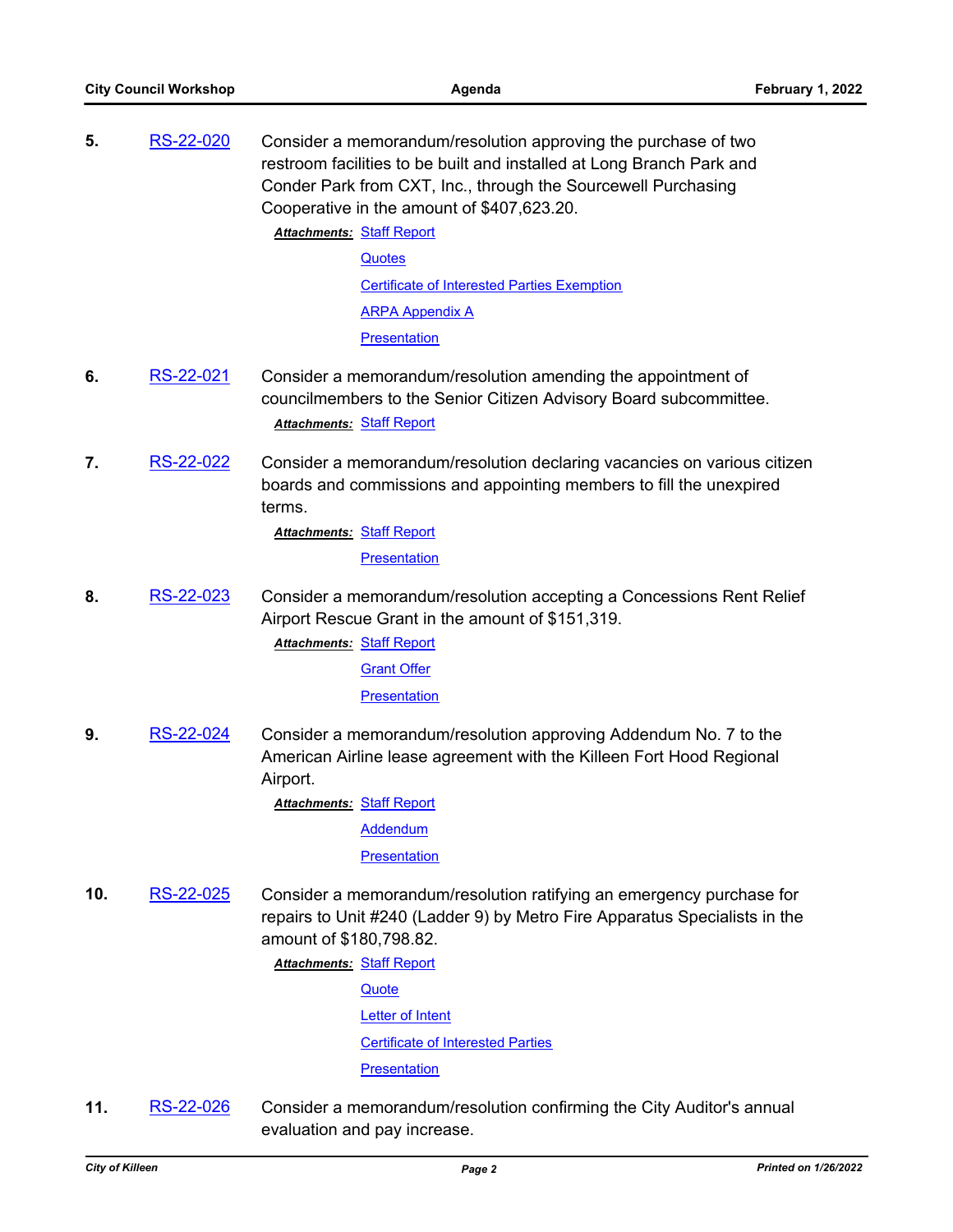**Attachments: [Staff Report](http://killeen.legistar.com/gateway.aspx?M=F&ID=fa1a77a0-cd86-4448-b18c-70fd4a763023.pdf) [Evaluation](http://killeen.legistar.com/gateway.aspx?M=F&ID=76e08e47-e2df-4f62-913b-7b761ccebfa6.pdf)** 

#### **Ordinances**

**12.** [OR-22-005](http://killeen.legistar.com/gateway.aspx?m=l&id=/matter.aspx?key=5945) Consider an ordinance calling a Charter Amendment Election on May 7, 2022. **Attachments: [Staff Report](http://killeen.legistar.com/gateway.aspx?M=F&ID=a8c94561-1848-4e72-909c-87f56f5008e1.pdf)** [Proposed Charter Amendments](http://killeen.legistar.com/gateway.aspx?M=F&ID=15aad874-461a-4206-8041-6e845fb034e4.pdf) **[Ordinance](http://killeen.legistar.com/gateway.aspx?M=F&ID=d8c12fdb-148b-4b6a-92e8-9f94155b7f83.pdf)** 

**[Presentation](http://killeen.legistar.com/gateway.aspx?M=F&ID=a22e9010-7363-47a7-a20b-0022260d6b57.pdf)** 

**13.** [OR-22-006](http://killeen.legistar.com/gateway.aspx?m=l&id=/matter.aspx?key=5958) Consider an ordinance to approve redistricting of the City of Killeen single member council districts and establishing new district boundaries.

**Attachments: [Staff Report](http://killeen.legistar.com/gateway.aspx?M=F&ID=6fcc13e2-3ebc-4d45-ba52-2f0bc36a13dc.pdf)** 

**[Ordinance](http://killeen.legistar.com/gateway.aspx?M=F&ID=34d28138-58d7-4fa7-9b35-00ecbe56cba2.pdf)** 

**[Presentation](http://killeen.legistar.com/gateway.aspx?M=F&ID=eea65104-2072-475a-b82b-ed9a745c8a11.pdf)** 

### **Public Hearings**

**14.** [PH-22-013](http://killeen.legistar.com/gateway.aspx?m=l&id=/matter.aspx?key=5882) HOLD a public hearing and consider an ordinance requested by Joshua Welch on behalf of CP Summit Group, Loverd Wilson Mitchell Trust, Penelope McDonald & Ray Fread (Case #Z21-41), to rezone approximately 80.85 acres out of the J.H. Lewis Survey, Abstract No 0536, the J.W. Morton Survey, Abstract No. 0587, and the T. Arnold Survey, Abstract No. 0055, from "A" (Agricultural District), "A-R1" (Agricultural Single-Family Residential District), and "R-1" (Single-Family Residential District) to Planned Unit Development (PUD) with "SF-2" (Single-Family Residential District). The property is generally located south of Prewitt Ranch Road and East of Clear Creek Road, Killeen, Texas.

**Attachments: [Staff Report](http://killeen.legistar.com/gateway.aspx?M=F&ID=cc5b5b20-446a-4079-89e8-eec87e77e1c7.pdf)** 

[Maps](http://killeen.legistar.com/gateway.aspx?M=F&ID=325b89c8-d2fd-4066-9e4d-fa58fad6d707.pdf) **[Minutes](http://killeen.legistar.com/gateway.aspx?M=F&ID=e8cda71c-cb2c-4571-b109-a057e4fdba80.pdf) [Ordinance](http://killeen.legistar.com/gateway.aspx?M=F&ID=5811de3c-e366-4c9c-88fc-d5d30a6313f5.pdf) [PUD Concept Plan](http://killeen.legistar.com/gateway.aspx?M=F&ID=9fa5a437-5aba-4801-83e1-5ddc0c7299ef.pdf) [PUD Standards](http://killeen.legistar.com/gateway.aspx?M=F&ID=93cb9ca9-d8f1-4429-a30e-43c4d93a1da5.pdf)** [Trail Area Exhibit](http://killeen.legistar.com/gateway.aspx?M=F&ID=0a7de0b3-7ee3-45f1-9298-64baf5101f69.pdf) [Right-of-Way Cross Section](http://killeen.legistar.com/gateway.aspx?M=F&ID=3506e061-2db9-4ef3-a0fb-929bcd7579a8.pdf) [Site Photos](http://killeen.legistar.com/gateway.aspx?M=F&ID=dc5aea95-d167-42b0-8ddd-152464c84ff8.pdf) **[Considerations](http://killeen.legistar.com/gateway.aspx?M=F&ID=cc59f48e-473d-4296-a63b-ff7ec615b5a9.pdf) [Presentation](http://killeen.legistar.com/gateway.aspx?M=F&ID=4926ab8c-68b8-4eb6-b4bf-2f9c756aa3a2.pdf)** 

**15.** [PH-22-014](http://killeen.legistar.com/gateway.aspx?m=l&id=/matter.aspx?key=5902) HOLD a public hearing and consider an ordinance requested by Chris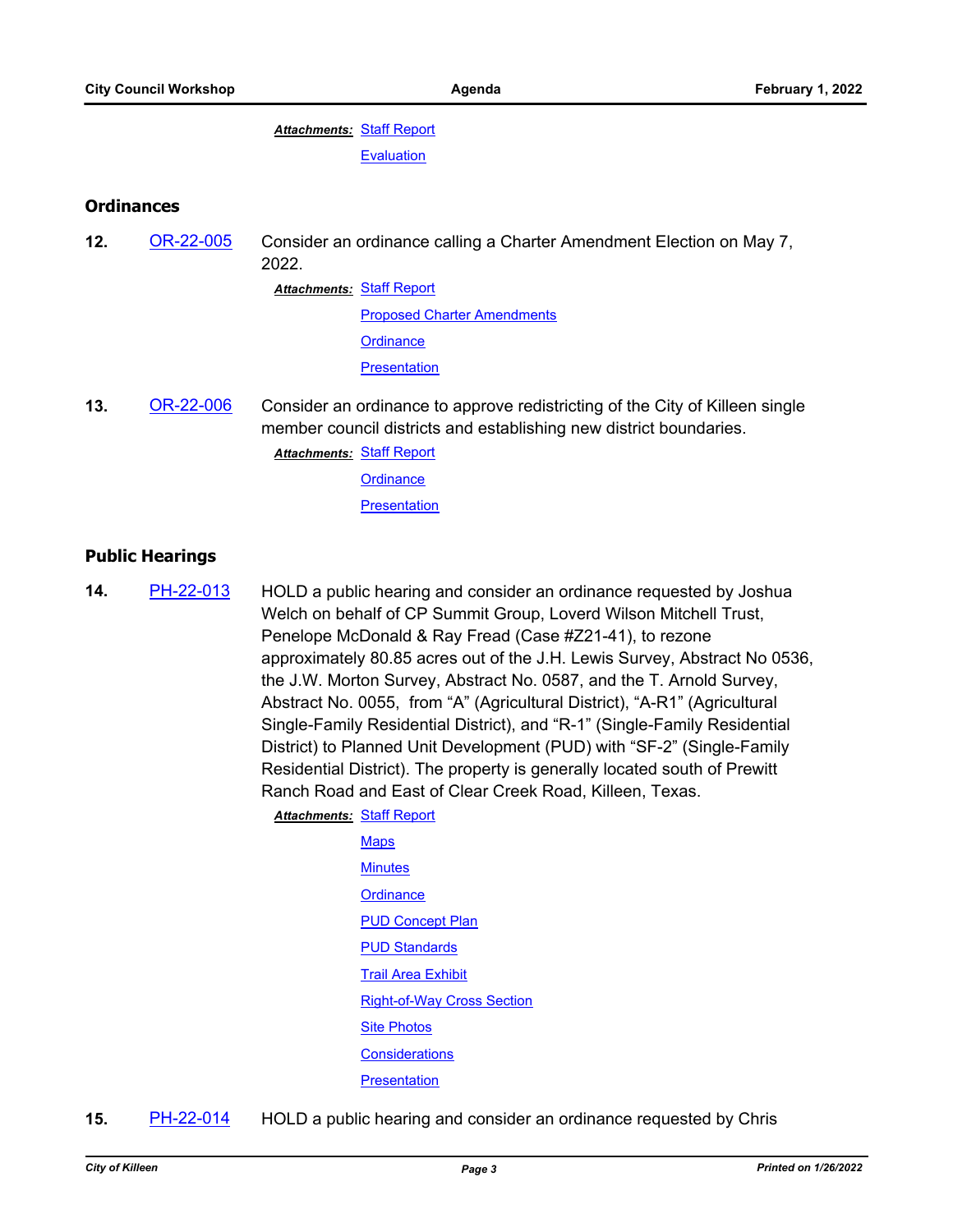Doose, on behalf of Schoolgirl LLC (Case #FLUM 21-12), to amend the Comprehensive Plan's Future Land Use Map (FLUM) from a 'Rural' (R) and 'Suburban Commercial' (SC) designation to 'General Residential' (GR) designation, being approximately 4.586 acres out of the James Cook Survey, Abstract No. 161. The property is locally addressed as 5801 and 5803 Clear Creek Road, Killeen, Texas.

**Attachments: [Staff Report](http://killeen.legistar.com/gateway.aspx?M=F&ID=424e7066-9b1c-4883-9115-694d1474c18f.pdf)** [Maps](http://killeen.legistar.com/gateway.aspx?M=F&ID=7d953e59-c946-45a3-a368-aa920a6dd374.pdf) **[Minutes](http://killeen.legistar.com/gateway.aspx?M=F&ID=ac8b48c1-04b5-41f5-bef8-9af42135f674.pdf) [Ordinance](http://killeen.legistar.com/gateway.aspx?M=F&ID=f5190498-b6f6-485c-8948-7ffdc90286ad.pdf) [Presentation](http://killeen.legistar.com/gateway.aspx?M=F&ID=3012c268-36b6-492f-ad23-b8c28497351d.pdf)** 

**16.** [PH-22-015](http://killeen.legistar.com/gateway.aspx?m=l&id=/matter.aspx?key=5903) HOLD a public hearing and consider an ordinance requested by Chris Doose on behalf of Schoolgirl, LLC (Case #Z21-45), to rezone approximately 4.586 acres out of the James Cook Survey, Abstract No. 161 from "A" (Agricultural District), "R-1" (Single-Family Residential District), and "B-3" (Local Business District) to "R-2" (Two-Family Residential District). The property is addressed as 5801 and 5803 Clear Creek Road, Killeen, Texas.

**Attachments: [Staff Report](http://killeen.legistar.com/gateway.aspx?M=F&ID=20cb2a28-43e7-44ad-89d6-c1b9fffe09c7.pdf)** 

**[Maps](http://killeen.legistar.com/gateway.aspx?M=F&ID=2e7b77ce-8355-4aa0-b347-db90872251c7.pdf)** [Site Photos](http://killeen.legistar.com/gateway.aspx?M=F&ID=9445ca94-23ff-4dac-9d8e-0b7005694bba.pdf) **[Minutes](http://killeen.legistar.com/gateway.aspx?M=F&ID=2c5d8ee5-0345-42e2-8920-736bc75754dd.pdf) [Ordinance](http://killeen.legistar.com/gateway.aspx?M=F&ID=6db676c4-d08a-4080-bd6c-1feaee8e6954.pdf) [Considerations](http://killeen.legistar.com/gateway.aspx?M=F&ID=31893faf-3835-4327-b86e-524001d595d6.pdf) [Presentation](http://killeen.legistar.com/gateway.aspx?M=F&ID=885e5f7b-91a4-4bce-b9bb-3d55e9b72756.pdf)** 

# **Items for Discussion at Workshop**

**17.** [DS-22-015](http://killeen.legistar.com/gateway.aspx?m=l&id=/matter.aspx?key=5940) Receive Animal Advisory Committee Annual Report *Attachments:* [Annual Report](http://killeen.legistar.com/gateway.aspx?M=F&ID=8c8399f0-1fd9-47f1-9a5d-ae37eea5bda3.pdf) **18.** [DS-22-016](http://killeen.legistar.com/gateway.aspx?m=l&id=/matter.aspx?key=5941) Discuss Financial Governance Policy Updates **Attachments: [Presentation](http://killeen.legistar.com/gateway.aspx?M=F&ID=8fc22231-efe3-499e-a9fe-cfce140af6bd.pdf) 19.** [DS-22-017](http://killeen.legistar.com/gateway.aspx?m=l&id=/matter.aspx?key=5943) Receive After Action Review on October 2021 City-Wide Boil Water **Notice Attachments: [After Action Review](http://killeen.legistar.com/gateway.aspx?M=F&ID=75668ba3-0ac7-4039-b4b3-6f50d9d1dab4.pdf) [Presentation](http://killeen.legistar.com/gateway.aspx?M=F&ID=1f5b07f9-55c9-42b8-bcff-5f8bf752c372.pdf)** 

# **Future Agenda Item Requests**

**20.** [RQ-22-001](http://killeen.legistar.com/gateway.aspx?m=l&id=/matter.aspx?key=5959) Discuss Habitat Preservation Plan